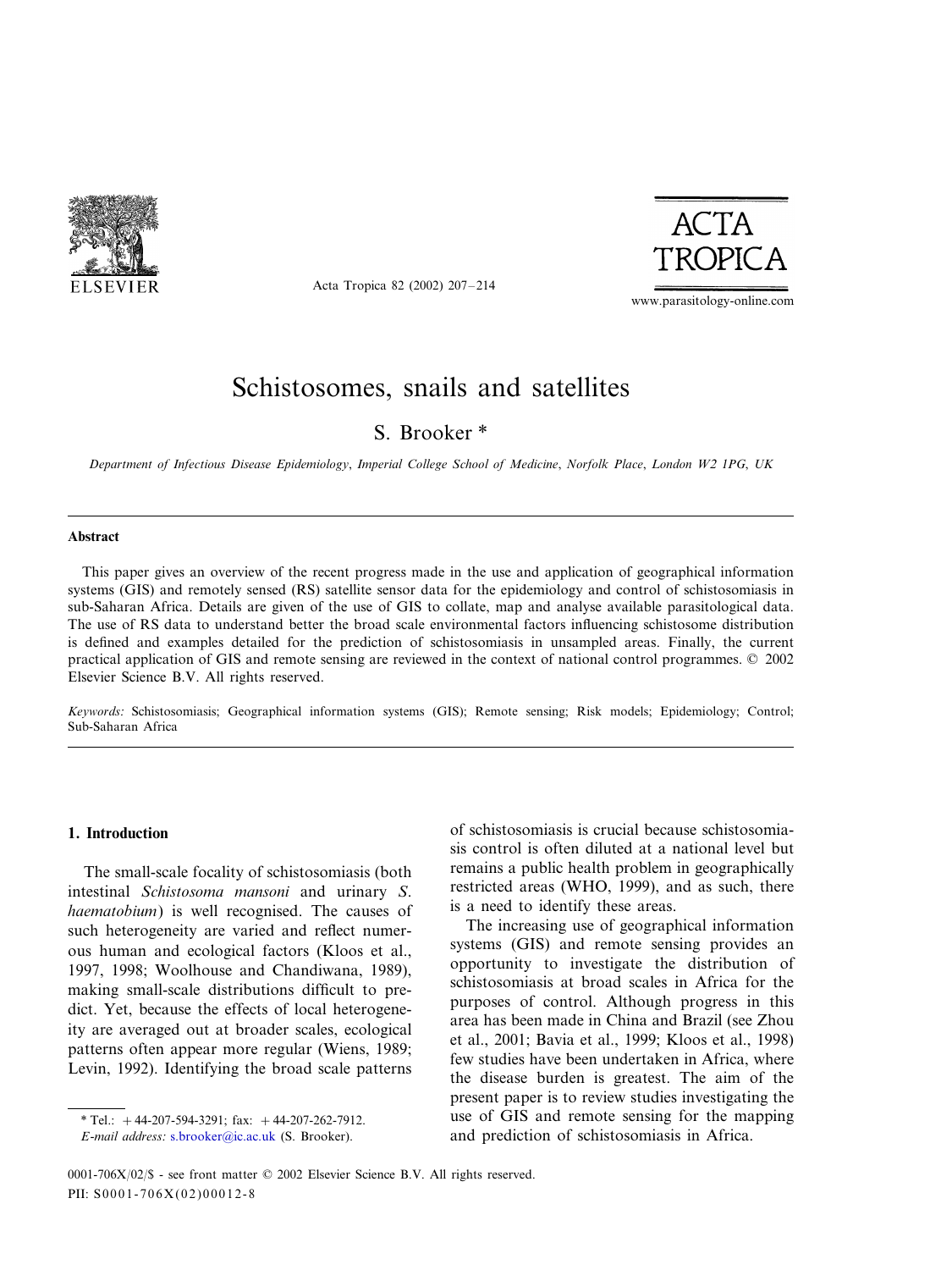# **2. Mapping schistosomiasis using GIS**

GIS allows the ready collation, mapping and analysis of empirical survey infection data. The current use of GIS in mapping available data on schistosomiasis distribution builds upon the seminal *Atlas of the Global Distribution of Schistosomiasis* (Doumenge et al., 1987), which maps the occurrence of schistosomiasis in 76 countries worldwide, along with tables of observed prevalence for each study location. This work remains a valuable resource, but has the major disadvantage that the derived maps cannot easily be updated, and comparison between different maps is difficult. Yet, national control programmes require the latest data, which can be manipulated according to country needs. In an effort to provide a data resource for control, WHO with Imperial College London launched an international initiative that is collating the available survey data in a single database (Brooker et al., 2000a). This initiative has the twofold aim of describing, where possible, the prevalence of schistosome and intestinal nematode species across the continent and highlighting areas for which further information is required.

To date, the database incorporates 667 references, which includes 4355 independent crosssectional surveys conducted since 1970, providing information on schistosomiasis for 33.0% of administrative areas with population density greater than five persons per square km (Fig. 1). The construction of such detailed distribution maps of infection is central to operational questions of defining endemic areas, quantifying populations at risk, and estimating programme costs (Brooker et al., 2000b). In many African countries, however, the paucity of epidemiological data hinders the quantification of disease burden for even this basic planning. In an effort to overcome this problem, environmental data often derived from satellite sensors, are increasingly used to map the spatial risk of disease (Hay et al., 2000; Rogers, 2000; Lindsay and Thomas, 2000).

## **3. Schistosomiasis risk models**

It is well documented that climate and environmental variables influence the distribution of schistosomiasis (Brown, 1994; Appleton, 1978). So it is unsurprising that remotely sensed (RS) derived environmental variables and meteorological variables are of potential in predicting broad-scale patterns of schistosome transmission (Brooker and Michael, 2000).

For example, in the investigation of *S*. *mansoni* distribution in Egypt, Malone et al. (1994) used 1 km resolution RS data recorded by the Advanced Very High Resolution Radiometer (AVHRR) onboard the National Oceanic and Atmospheric Administration's (NOAA) polar-orbiting meteorological satellites. They use these data to derive maps of diurnal temperature differences (d*T*), which indicate surface and sub-surface moisture contained in soil and plant canopy and hence may act as a surrogate for the abundance of the snail vector, *Biomphalaria alexandrina*, whereby wetter and more suitable habitats for *B*. *alexandrina* corresponded to lower d*T* values. They found that low values of d*T* are associated with increased snail abundance in wet areas with a slow current flow, and is closely mirrored in the patterns of *S*. *mansoni* prevalence.

Malone et al. (2001) also used 1 km AVHRR data to produce maps of Land Surface Temperature (LST) and Normalised Difference Vegetation Index (NDVI) to study the distribution of *S*. *mansoni* in Ethiopia. They found that annual composite maximum LST values of 20–33 °C and wet season values of 18–29 °C defined the distribution of *S*. *mansoni* prevalence greater than  $> 5\%$  in Ethiopia, and used these limits to predict infection risk within the country.

Brooker et al. (2001a, 2002a) have used 8 km resolution AVHRR data to develop predictive models of *S*. *haematobium* in Cameroon and Tanzania. To examine the relationship between environmental factors and the prevalence of infection, they used uniquely detailed data from schoolbased studies country-specific. In Cameroon, infection prevalence was assessed parasitologically by examining urine samples for the presence of schistosome ova (Ratard et al., 1990). In Tanza-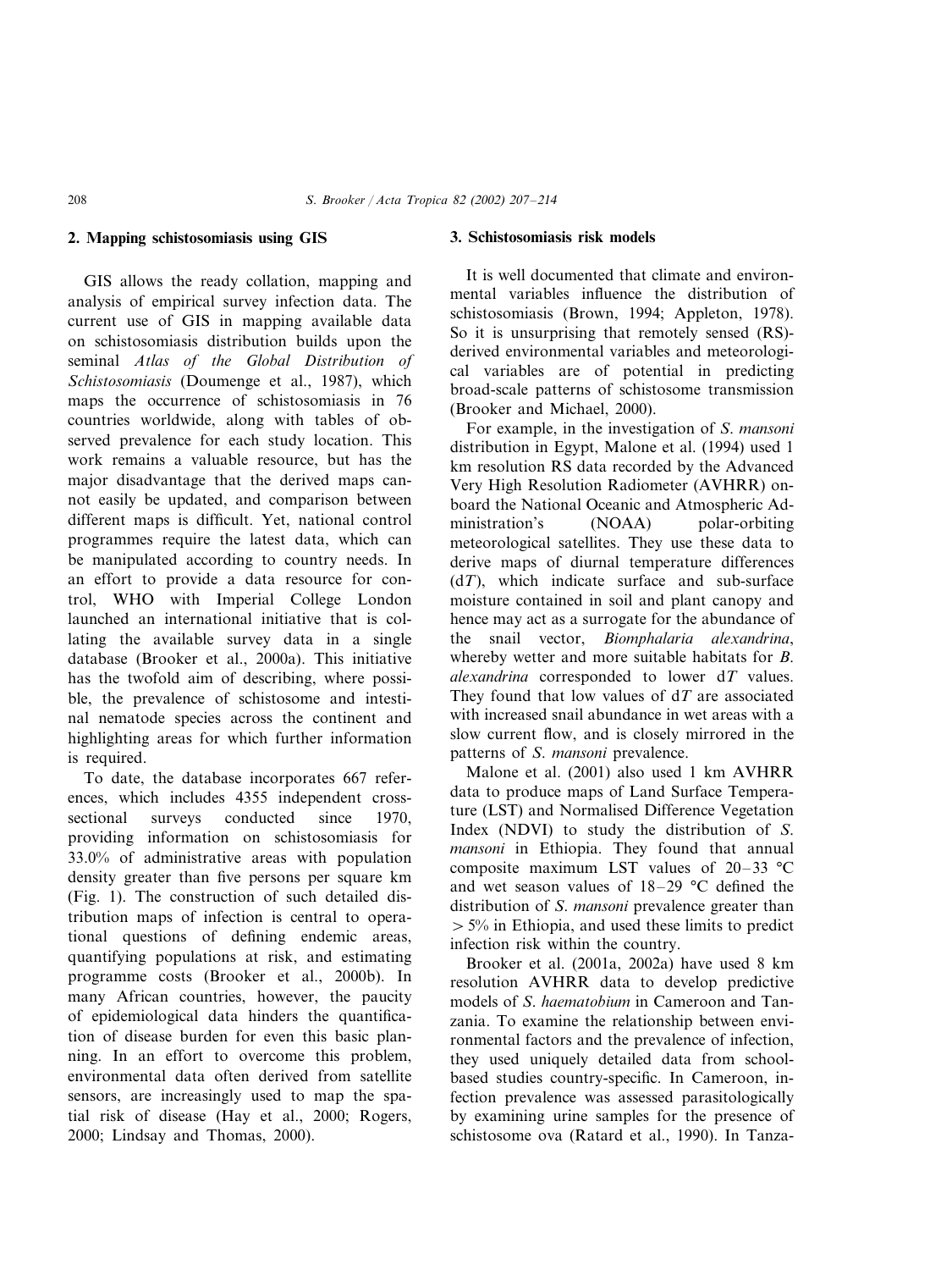

Fig. 1. District-level distribution of: (a) *S*. *haematobium*; and (b) *S*. *mansoni* in sub-Saharan Africa based on available empirical prevalence data (Brooker et al., 2000a).

Fig. 2. Infection risk models for *S*. *haematobium* transmission in: (a) Cameroon; and (b) Tanzania. The map shows the probability of an area having an infection prevalence  $> 50\%$  (Brooker et al., 2001a, 2002a).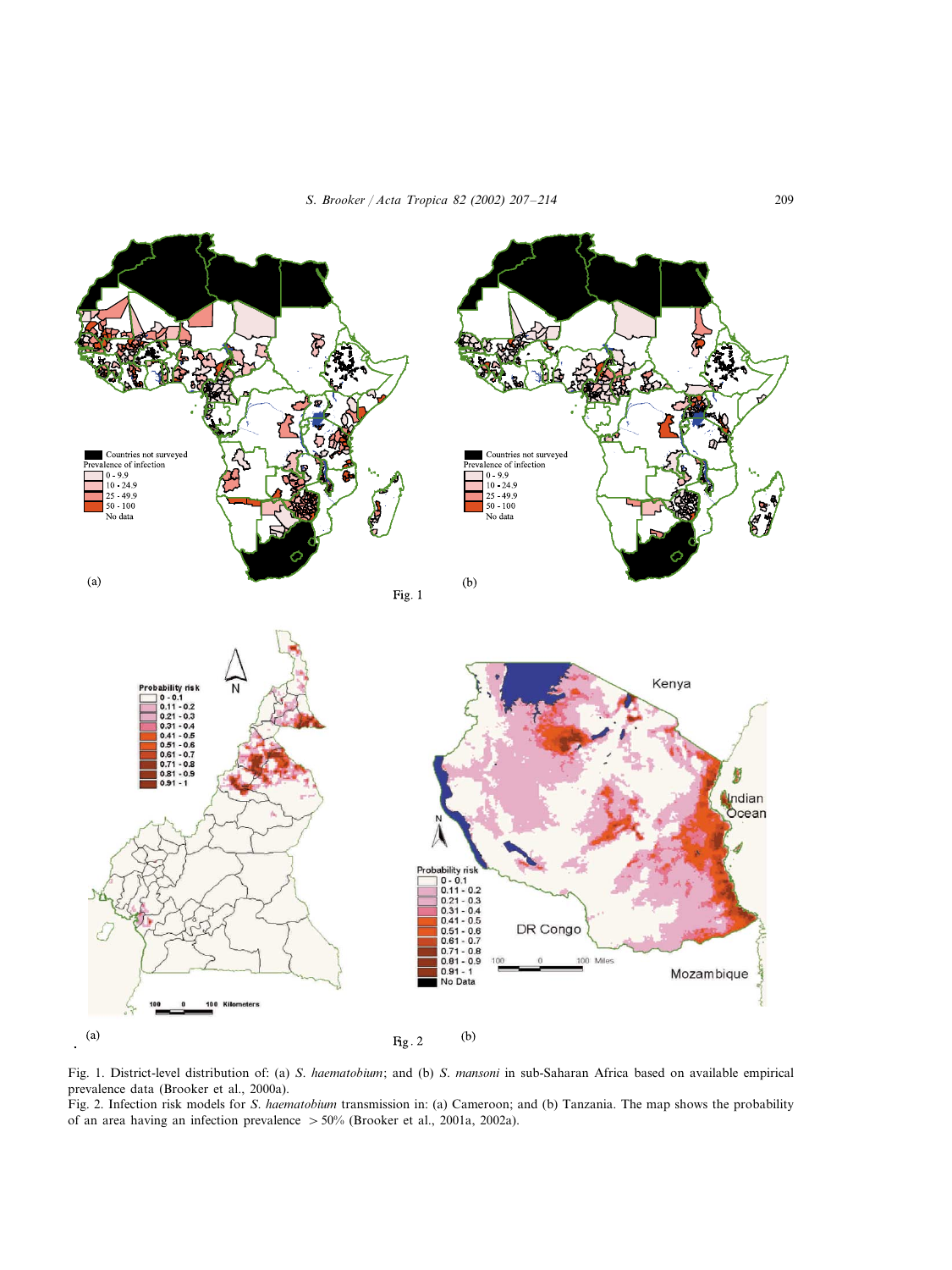nia, infection prevalence was estimated from carefully validated morbidity questionnaire surveys in which schoolchildren were asked whether they have urinary schistosomiasis or blood in urine (termed locally *kichocho*) (Partnership for Child Development, 1999; Lengeler et al., 1991; Guyatt et al., 1999). Several studies show that the prevalence in schools of self-reported *kichocho* underestimates the parasitological prevalence of infection, but by a consistent amount. This means that for each school the prevalence of *kichocho* can be reliably calibrated and used to exclude areas of low transmission from control efforts. Consequently, these data from Tanzania are used to define the extrapolated risk of having infection prevalence  $> 50\%$ , and thus comparable to the parasitological data from Cameroon. They used these datasets to develop and validate models which predict whether the prevalence is  $> 50\%$ . This threshold was chosen because it represents the WHO's recommended threshold for mass treatment.

Logistic regression models were developed to identify significant environmental variables affecting the transmission of infection. Separately, prevalence data from a 50% training set in Cameroon and that in Tanga Region, Tanzania were used to develop ecological models of the probability of having an infection prevalence  $>$ 50% (Fig. 2). The predictive accuracy of the models was then assessed using data from a validation set, which showed that the models for both Cameroon and Tanga Region allow reasonable discrimination between high and low prevalence schools, at least within those geographical areas in which they were originally developed.

The real test of accuracy and usefulness of any risk model lies in applying it to different locations (Brooker et al., 2002b). Validation of the model for Tanga Region using data from elsewhere in Tanzania indicated that the model performed reasonable well in neighbouring Kilosa District and further south in the similar coastal area of Mtwara Region, but performed less well in comparison in the Great Lakes area of Magu District. By contrast, the ecological model for Cameroon cannot reliably be applied to any region of Tanzania. These results are explained by reference to an RS-derived ecological zone map, which suggests that the developed models have predictive accuracy only within the same ecological zone in which the model was developed (Brooker et al., 2001b). To understand these results further, it was also shown useful to consider the distribution of the snail species involved in local transmission since the models performed well in areas with similar snail species. Unsurprisingly, Malone et al. (2001) also found that the *S*. *mansoni* model for Ethiopia had limited application elsewhere in East Africa where different ecological conditions and snail species prevail.

Overall, these studies indicate that although schistosomiasis risk models can be developed, different habitat types and environmental requirements of each snail hosts will necessitate separate models for each snail–schistosome system. The challenge now is to build upon the current studies and to construct a composite risk map of schistosomiasis across the continent.

## **4. Ecology of schistosomiasis**

In addition to predicting infection risk, studies using RS data also provide the opportunity to understand more completely the processes underlying broad scale patterns of distribution and so potentially improve our knowledge of the ecology of infection. Such studies can complement intensive studies of parasites and hosts that have investigated the micro-environmental determinants of transmission (reviewed in Brown, 1994; Appleton, 1978). Integration of these types of studies however, will depend on an appreciation of the central importance of spatial scale (Rogers, 2000; Brooker and Michael, 2000; Kitron, 2000). By appreciating the issue of scale, we can begin to link biological and RS data studies in epidemiology that will enhance our understanding of disease ecology.

Several types of remote sensing studies in East Africa highlight the importance of temperature in influencing the broad-scale distribution of schistosomiasis. First, Malone et al. (2001) showed that annual composite maximum LST values of 20– 33 °C and wet season values of 18–29 °C defined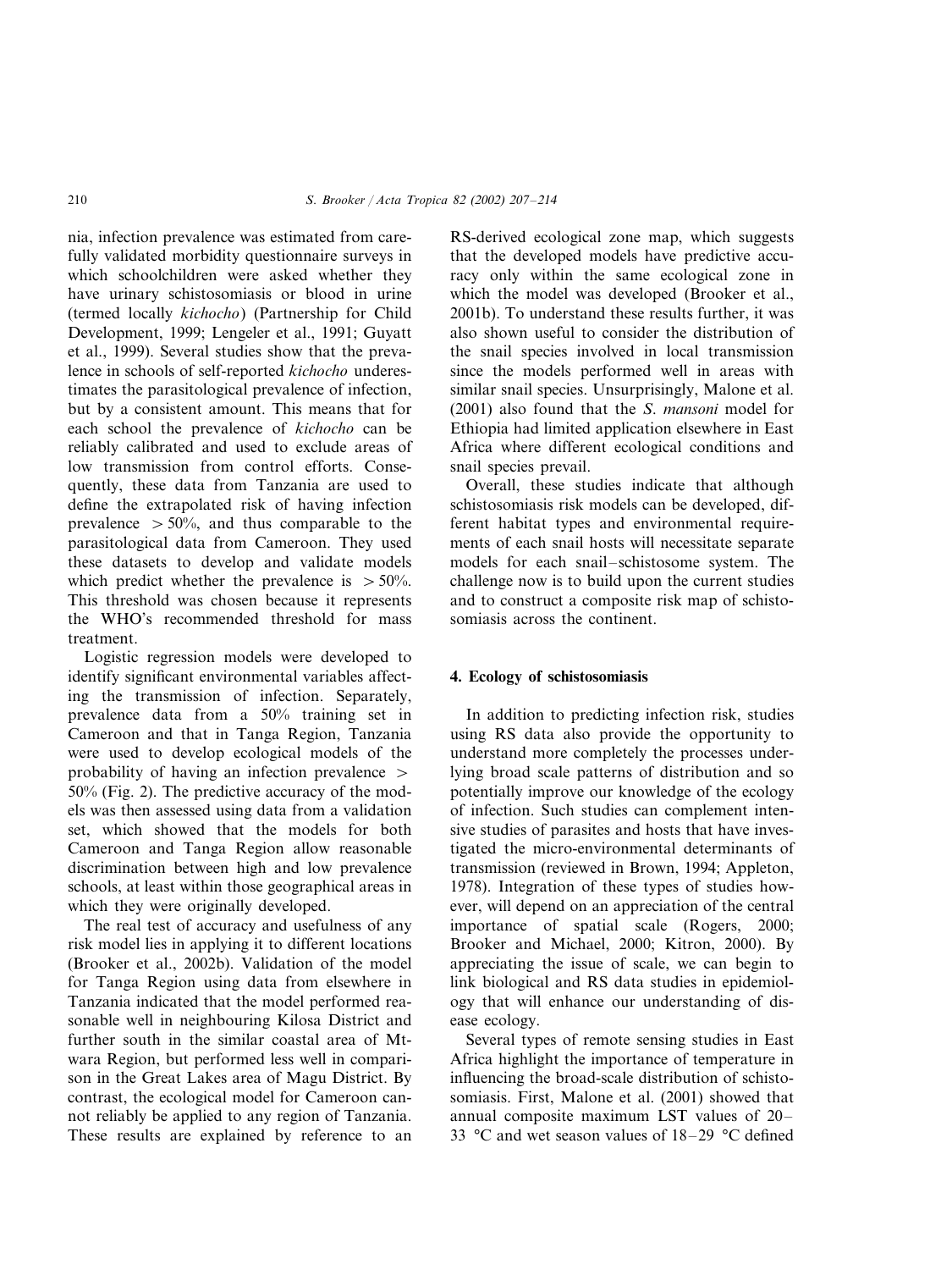the distribution of *S. mansoni* prevalence  $> 5\%$  in Ethiopia. These results are supported by experimental data: according to Pflüger (1980), Joubert et al. (1984, 1986) *B*. *pfeifferi* when infected with *S*. *mansoni* dies at temperatures below 16 and above 30 °C. Second, throughout the highlands of East Africa, populations of intermediate host species and schistosomiasis rarely occur in areas 1800–2000 m above sea level (reviewed in Brooker and Michael, 2000), where maximum LST temperature typically falls below 20 °C. Third, analysis of the distribution of schistosomiasis in Tanzania (Brooker and Michael, 2000) showed that a maximum mean LST threshold of 23 °C is necessary to yield an equivalent parasitological prevalence of 30%. However, above LST of 23 °C prevalence ranged from 0 to 97%, highlighting the role of small scale factors, that are suggested to differ from those influencing the broad scale distribution of infection (Wiens, 1989).

An important conclusion of these studies in East Africa is that schistosomiasis is not a public health problem in areas with temperature  $\lt$ 20 °C. In Cameroon, by contrast, a threshold maximum value of  $> 45$  °C and a rainfall value of  $\langle 1500 \text{ mm}$  is required for prevalence  $> 10\%$ (Brooker et al., 2001a). The explanation for this difference with patterns in East Africa is that the predominant snail species in areas of high prevalence in Cameroon is *Bulinus senegalensis*, which inhabits semi-permanent water bodies and can survive the dry season by aestivation (Greer et al., 1990). In addition, the rarity of water points in the north leads to a concentration of human water contacts with fewer water points available, thus increasing the risk of transmission. The observed ecological distribution of transmission support Wright's (1959) original contention that *B*. *senegalensis* occurs throughout the semi-arid areas of West African Sudan Savanna.

The apparent differences in the ecology of infection between East and West Africa further emphasise the need for multi-scale investigations into the environmental requirements of the major snail host–parasite systems.

## **5. Application to control programmes**

The recent developments in the mapping of schistosomiasis have the ultimate objective of providing information on the distribution of infection for purposes of control. Although unable to capture the well-known focality of schistosomiasis, large-area RS/GIS models can usefully stratify areas for planning national control activities. In particular, they can help exclude areas where schistosomiasis is unlikely to be a public health problem, and so help focus on priority areas where local targeting of treatment using specific procedures should be undertaken.

For *S*. *haematobium*, a simple questionnaire, administered by teachers to their pupils, can be used to identify individual schools/communities in which prevalence is 50% or greater and is high enough to warrant mass treatment. This approach has been validated by WHO and PCD (Red Urine Study Group, 1995; Partnership for Child Development, 1999) and used in over 10 countries in Africa.

For *S*. *mansoni*, by contrast, the use of questionnaires cannot be recommended at this time. The technique has been attempted but has not been uniformly successful (Booth et al., 1998; Utzinger et al., 2000; Lengeler et al., 2000; Brooker et al., 2001b). However, GIS studies in Kenya (Brooker et al., 2001b) and Tanzania (Lwambo et al., 1999) show that a single rapid assessment indicator of the need for mass treatment for *S*. *mansoni* is distance from the shore of large water bodies (Fig. 3). In Kenya a threshold of 5 km from the lakeshore correctly identified 90% of both low and high prevalence schools (Brooker et al., 2001b). Thus distance to the lakeshore assessed using GIS analysis may be used to include or exclude schools for mass treatment for *S*. *mansoni* in areas where transmission occurs near large water bodies. However, the actual distance to be used may need to be validated for each region, and further procedures are required in other areas such as irrigation schemes.

Before undertaking the local targeting of control, there is a need to estimate the initial target population for targeted interventions to support political decision-makers with data on which in-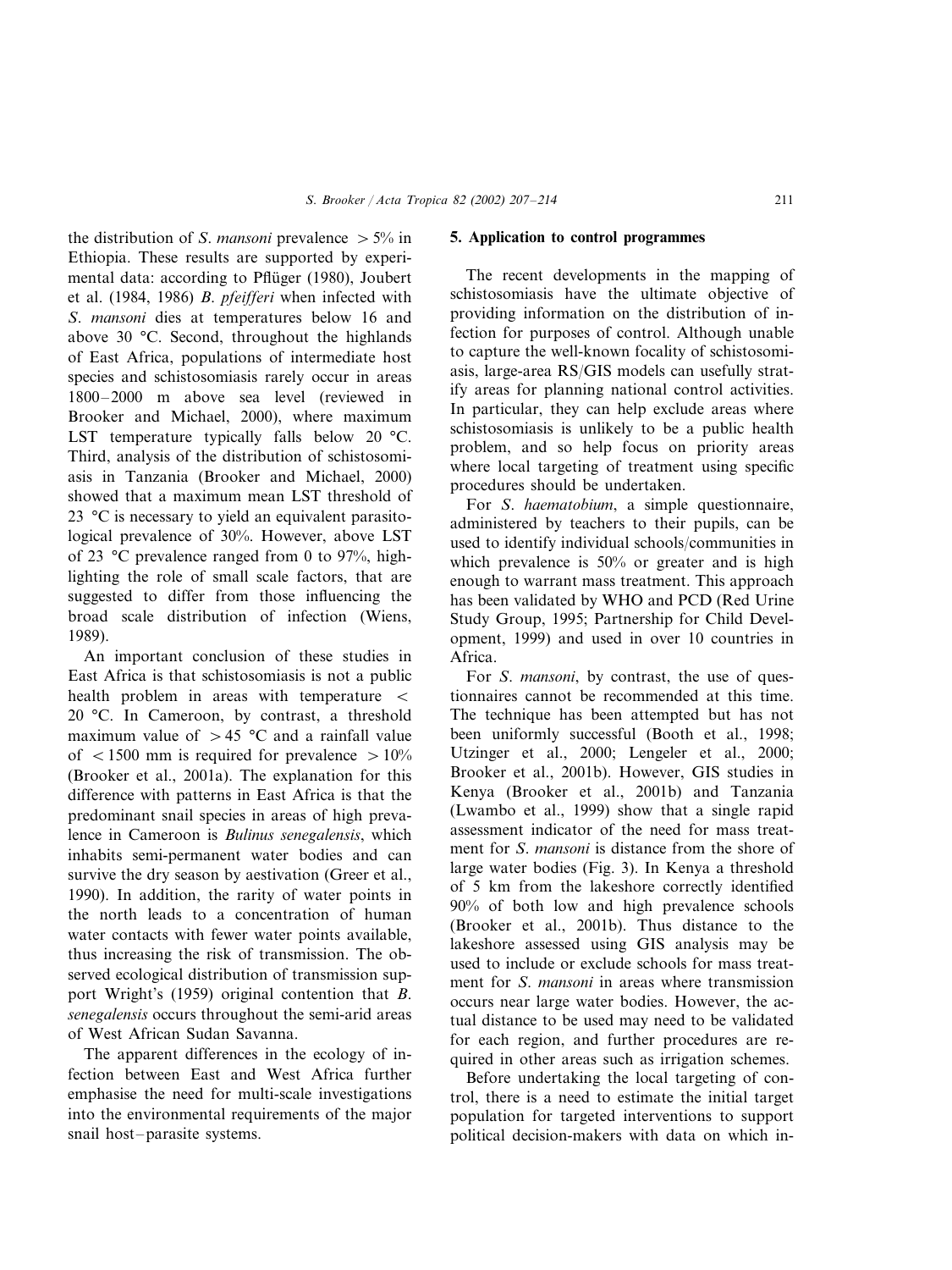ternational priorities for schistosomiasis control can be set. Overlaying available risk model predictions with available population data allows the school-aged population at risk of significant schistosomiasis transmission, and the target of local targeting approaches, to be quantified. Using such an approach, Brooker et al. (2002b) estimated that 1.9 million children (in 11 of the 49 districts) in Cameroon and 4.9 million children (in 37 of 97 districts) in Tanzania would be the target for a school-based national schistosomiasis control programme. Recent cost analysis of school-based programmes showed that the overall financial costs per child treated using praziquantel, which involved a dose related to body mass and a questionnaire screening at the school level, were US\$ 0.67 in Ghana and US\$ 0.21 in Tanzania. Using the Tanzania and Ghana costs as lower and upper estimates, it is envisaged that the cost of control in Tanzania would be US\$ 1–3.2 million and in Cameroon would be US\$ 0.4–1.3 million.

## **6. Conclusions and future work**

Studies using GIS and remote sensing of schistosomiasis in Africa are beginning to show some clear patterns. The most important is the role of temperature and vegetation in determining the distribution of schistosomiasis at broad scales, which can be used to predict the distribution of disease risk. Although progress has been made in developing risk models, several important issues remain to be investigated, and require detailed and integrated studies of the distribution of infection and disease across Africa.

First, developing separate models for each snail–schistosome system in the context of a given ecological zone is an essential task for the development of accurate and useful infection risk models. Through developing separate models for each snail–schistosome system, it should be possible to construct a composite risk map of schistosomiasis across Africa. This remains a major challenge. Second, an unresolved issue concerns the relation between small- and broad-scale patterns of infection. Field studies are needed that relate the distribution of schistosomiasis across different spatial scales. Analysis of the inherent spatial heterogeneity of infection at different scales may prove a useful starting point. Third, our understanding of the temporal variation in infection risk has received far too little attention, despite the relevance to understanding to the spatial distribution of infection.



Fig. 3. Observed prevalence relationship between *S*. *mansoni* infection and distance from Lake Victoria in: (a) Tanzania (Lwambo et al., 1999); and (b) Kenya (Brooker et al., 2001b). The square box in the upper left corner represents those schools < 5 km from the lake shore and have a prevalence of *S. mansoni* infection  $> 50\%$ .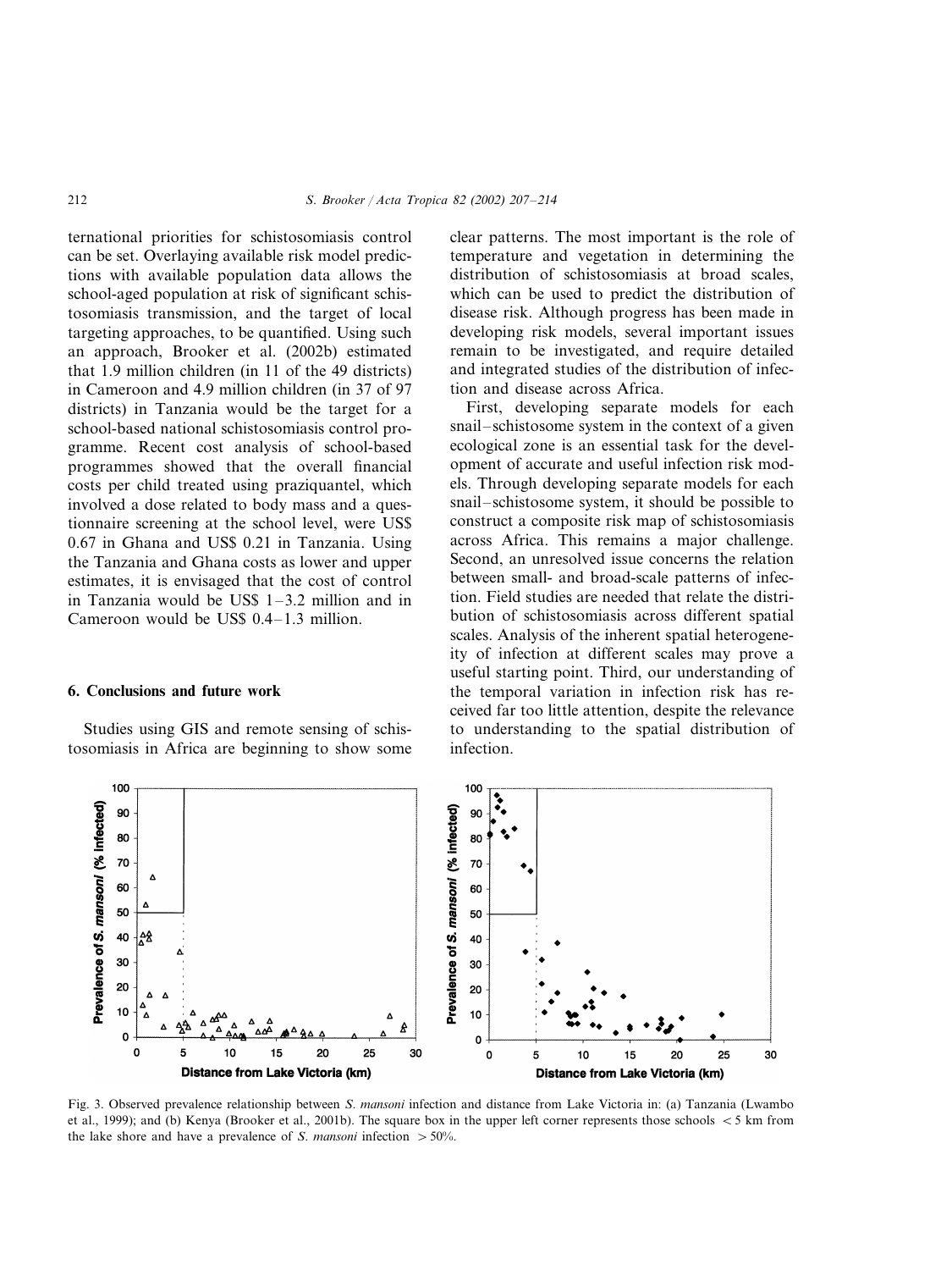Understanding the broad-scale distribution of schistosomiasis has benefited from the integrated use of GIS and remote sensing. Such approaches will continue to prove useful tools to the planning and targeting of control activities. At present, however, very few studies have adequately evaluated the predictions of risk models; future studies not only should do this, but also should pay particular attention to applying GIS and remote sensing technologies to actual control scenarios. In a continent where schistosomiasis is often diluted at the national level, demonstrable usefulness of GIS and remote sensing is important, and should be a research priority.

#### **Acknowledgements**

I acknowledge the input and comments of Don Bundy, Simon Hay, David Rogers, Vaughan Southgate, Willy Wint, Raoult Ratard, Charles Kihamia, Wahab Issae, Andrew Hall, Matthew Jutes, Kathy O'Neill, Dirk Engels, Antonio Montresor, and Lorenzo Savioli. Financial support for the studies described is acknowledged from the Partnership for Child Development, Wellcome Trust, World Bank, USAID, WHO, and the Edna McConnell Clark Foundation. This review was written under support from a Wellcome Trust Prize Fellowship ( $\neq$  062692).

## **References**

- Appleton, C.C., 1978. Review of Literature on abiotic factors influencing the distribution and life-cycles of Bilharziasis intermediate host snails. Malacol. Rev. 11, 1–25.
- Bavia, M.E., Hale, L.F., Malone, J.B., Braud, D.H., Shane, S.M., 1999. Geographic information systems and the environmental risk of schistosomiasis in Bahia, Brazil. Am. J. Trop. Med. Hyg. 60, 566–572.
- Booth, M., Mayombana, C., Machibya, H., Masanja, H., Odermatt, P., Utzinger, J., Kilima, P., 1998. The use of morbidity questionnaires to identify communities with high prevalences of schistosome or geohelminth infections in Tanzania, Tanzania. Trans. R. Soc. Trop. Med. Hyg. 92, 484–490.
- Brooker, S., Rowlands, M., Haller, L., Savioli, L., Bundy, D.A.P., 2000a. Towards an atlas of human helminth infection in sub-Saharan Africa: the use of geographical information systems (GIS). Parasitol. Today 16, 303–307.
- Brooker, S., Donnelly, C.A., Guyatt, H.L., 2000b. Estimating the number of helminthic infections in the Republic of Cameroon from data on infection prevalence in schoolchildren. Bull. WHO 78, 1456–1465.
- Brooker, S., Michael, E., 2000. The potential of geographical information systems and remote sensing in the epidemiology and control of human helminth infections. Adv. Parasitol. 47, 245–288.
- Brooker, S., Hay, S.I., Issae, W., Hall, A., Kihamia, C.M., Lwambo, N.J.S., Rogers, D.J., Bundy, D.A.P., 2001a. Predicting the distribution of urinary schistosomiasis in Tanzania using satellite sensor data. Trop. Med. Int. Health 6, 998–1007.
- Brooker, S., Miguel, E.A., Moulin, S., Waswa, P., Namunyu, R., Guyatt, H., Bundy, D.A.P., 2001b. The potential of rapid screening methods for *Schistosoma mansoni* in Western Kenya. Ann. Trop. Med. Parasitol. 95, 343–351.
- Brooker, S., Hay, S.I., Tchuem Tchuenté, L.A., Ratard, R., 2002a. Modelling human helminth distributions for planning disease control in Cameroon. Photogramm. Eng. Rem. S. 68, 175–179.
- Brooker, S., Hay, S.I., Bundy, D.A.P., 2002b. Tools from ecology: useful for evaluating infection risk models? Trends Parasitol. 18, 70–74.
- Brown, D.S., 1994. Freshwater Snails of Africa and their Importance. Taylor and Francis, London.
- Doumenge, J.P., Mott, K.E., Cheung, C., Villenave, D., Chapuis, O., Perrin, M.F., Reaud-Thomas, G., 1987. Atlas of the Global Distribution of Schistosomiasis. Presses Universitares de Bordeaux, Bordeaux.
- Greer, G.J., Mimpfoundi, R., Malek, E.A., Joky, A., Ngonseu, E., Ratard, R.C., 1990. Human schistosomiasis in Cameroon II. Distribution of the snail hosts. Am. J. Trop. Med. Hyg. 6, 573–580.
- Guyatt, H.L., Brooker, S., Lwambo, N.J.S., Siza, J.E., Bundy, D.A.P., 1999. The performance of school-based questionnaires of reported blood in urine in diagnosing *S*. *haematobium* infection: patterns by age and sex. Trop. Med. Int. Health 4, 751–757.
- Hay, S.I., Omumbo, J.A., Craig, M.H., Snow, R.W., 2000. Earth observation, geographic information systems and *Plasmodium falciparum* malaria in sub-Saharan Africa. Adv. Parasitol. 47, 174–206.
- Joubert, P.H., Pretorius, S.J., de Knock, K.N., van Eeden, J.A., 1986. Survival of *Bulinus africanus* (Krauss), *Bulinus globosus* (Morelet) and *Biomphalaria pfeifferi* (Krauss) at constant high temperatures. S. Afr. J. Zool. 21, 85–88.
- Joubert, P.H., Pretorius, S.J., de Kock, K.N., van Eeden, J.A., 1984. The effect of low temperatures on the survival of *Bulinus africanus* (Krauss), *Bulinus globosus* (Morelet) and *Biomphalaria pfeifferi* (Krauss). S. Afr. J. Zool. 19, 314– 316.
- Kitron, U., 2000. Risk maps: transmission and burden of vector-borne diseases. Parasitol. Today 16, 324–325.
- Kloos, H., Fulford, A.J., Butterworth, A.E., Sturrock, R.F., Ouma, J.H., Kariuki, H.C., Thiongo, F.W., Dalton, P.R., Klumpp, R.K., 1997. Spatial patterns of human water